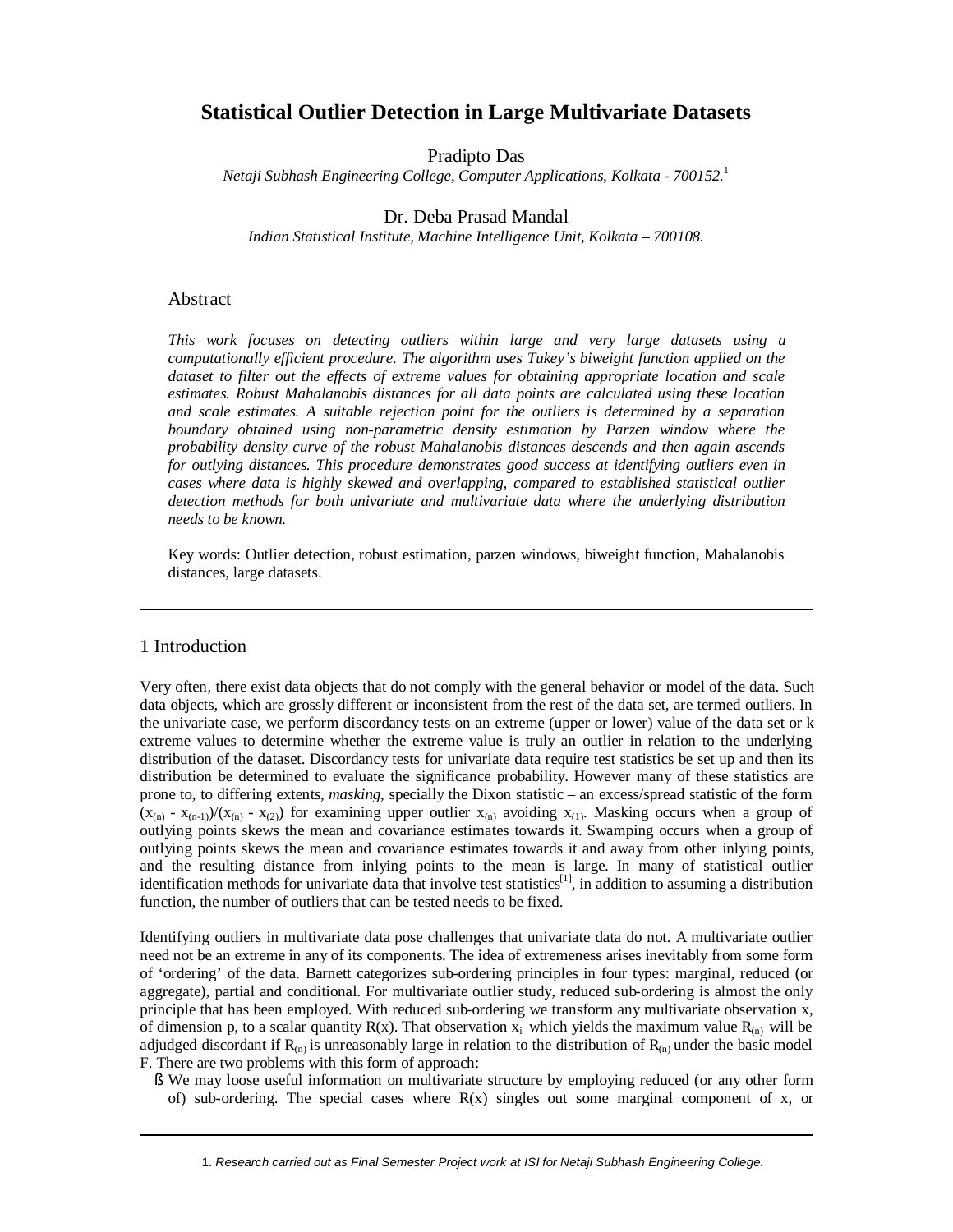identifies, say, the first principal component of the multivariate sample, intuitively demonstrate this risk.

§ Even if we have chosen  $R(x)$ , the distributional form of  $R_{(n)}$  under F may not be easy to determine or be employed as a basis for employing a test of discordancy.

Let us consider the case where we choose to represent a multivariate observation x, by means of a **distance measure**,  $R(x; x_0, \Gamma) = (x - x_0)T^{-1} (x - x_0)$ , where  $x_0$  reflects the location of a data set or underlying distribution and  $\Gamma^{-1}$  applies a differential weighting to the components of the multivariate observation inversely related to their scatter or to the population variability. For e.g. **x0** might be the zero vector **0**, or the true mean **m** or the sample mean **`x**, and Γ might be the variance-covariance matrix **V** or its sample equivalent **S**, depending on the state of our knowledge about **m** and **V**.

Intuitively, we label a point an outlier because it is sufficiently "far away" from the majority of the data. An important tool for quantifying "far away", is the Mahalanobis distance, defined as  $MD^2 = R(x; \mathbf{x}, \Gamma)$  for each point  $x_i$ , where  $\hat{x}$  is the sample mean of the data set, and  $\Gamma$  is the sample covariance matrix. Clearly, the Mahalanobis distance relies on classical location and scale estimators. As such, it is subjected to the masking effect, and is not suitable for general use in contaminated data.

The conventional location (sample mean) and scale (sample variance) estimates are not robust to outliers and thus render the use of  $MD^2$  useless. An estimator should possess several qualities. It should have a high breakdown point, but this could be outweighed by other criteria. Intuitively, the breakdown point of an estimator is the least amount of contamination in the data that could change the estimator so that it fails to meaningfully describe the data set. For realistic applications, a breakdown point of 20% is usually satisfactory.

A large attention has focused on use of Huber's M-estimators for estimating **V**(often simultaneously with **m**, since we are unlikely to know the location parameter of the distribution.) Maronna (1976) specifically examines robust M-estimators for **m** and **V**, by concentrating on affine-invariance and a basic model F that is assumed to have an elliptically symmetric density. Huber (1981) identifies different possible interests in robust estimations of **V** and the correlation matrix **P** and estimation of the shape matrix for some relevant elliptical distribution with density of the form  $f(x) = |V| \cdot h((x-m)V^{-1}(x-m))$  where  $h(y)$  is a spherically symmetric density in p-dimensional space. A tangible form for outlier-robust M-estimators, relevant to an assumed elliptically basic model and an associated normal contamination distribution, is exhibited by Maronna and Campbell (1980)<sup>[1]</sup>. The estimators  $m$  and  $V$  are obtained as iteratively derived simultaneous solutions to the equations:

 $m = \sum_{i=1}^n w_i x_i / \sum_{i=1}^n w_i$  and  $V = \sum_{i=1}^n w_i^2 (x_i - m)' (x_i - m) / (\sum_{i=1}^n w_i^2 - 1)$ 

 $w_i = w(R_i)/R_i$  and  $R_i$  is the sample value of the reduced measure relevant to the normal distribution: that is  $R_i = (x_i - m)\mathbf{V}^{-1}(x_i - m)$ 

The Minimum Covariance Determinant (MCD) location and shape estimates are resistant to outliers. However, finding the exact MCD sample can be difficult and time consuming. The only known method for finding the exact MCD is to search every half sample and calculate the determinant of the covariance matrix of the sample. Finding outlying distances based on an assumed distribution of the  $MD<sup>2</sup>$  may not yield good results. The distance distribution is based on the knowledge of the data distribution and its parameters. A new method for detecting outliers in a multivariate normal sample had been derived by Hardin and Rocke<sup>[2]</sup> which are superior to the commonly used Chi-Square cutoff.

We are concerned here with the fact that the data may follow any distribution not necessarily normal and may contain samples obtained from a mixture of distributions. Gnanadesikan (1977) presents a comprehensive review of the robust estimation of **m** and **V** from robust estimators of the *individual elements* of **m** and V as well as for directly 'multivariate' estimators of **m** and **V.** Mosteller and Tukey (1977) propose a robust estimator of **V** based on robust regression estimation: regressing  $x_i$  on  $x_1$ ,  $x_2$ , ...,  $x_{i-1}$  $j = 2, 3, ..., p$  (where  $x_j$  is the jth component of the typical observation vector x).<sup>[1]</sup> To this end, we use Tukey's biweight function iteratively on the individual components of the features or components of the data for obtaining a robust estimate of location.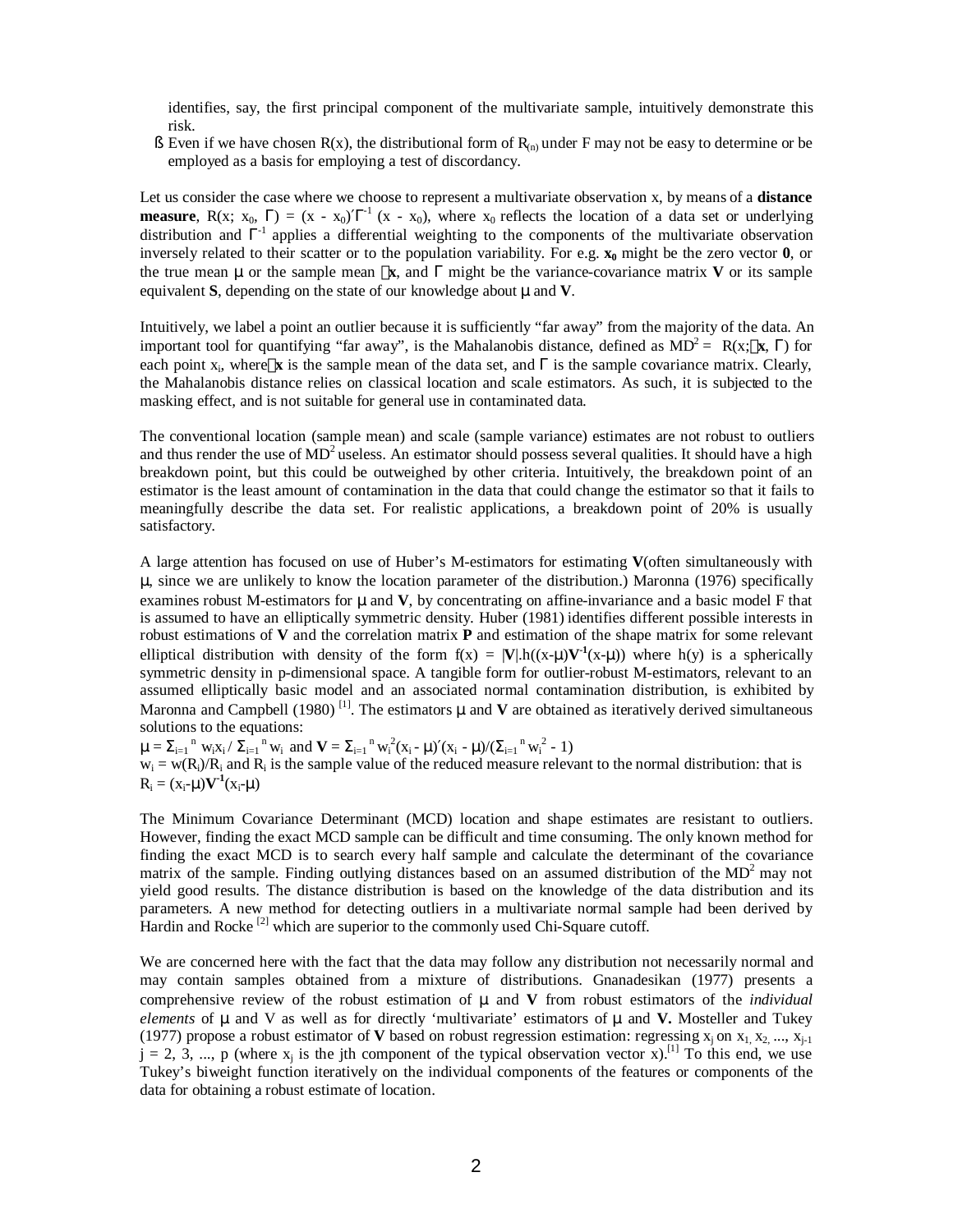#### 2 Background of the method

The new method focuses on the development of an outlier detection method suitable for large data sets. Since the basic assumption was that the underlying distribution of the data remains unknown, we chose to focus on distance-based methods. A key ingredient of a successful distance-based method is a robust estimate of the covariance matrix.

Despite being more sensitive to outliers (i.e. more difficult to estimate robustly) than the location estimate, the Mahalanobis distance is also extremely sensitive to an incorrect scale estimate and could be rendered incapable of separating the outliers and inliers. We therefore devoted considerable time to obtaining a fast, robust estimate of the covariance matrix.

The first thing to be done was to devise some mechanism to assign weights to each of the observations. The weights were to have the property that potential outliers would receive very low weights and thus would not influence the scale estimate much. Thus in accordance with conventional statistical outlier detection methods we would like to assign a zero weight to the extremes in the sample and then test for discordancy of the extremes relative to the estimated distribution of the data set.

M-estimators minimize functions of the deviations of the observations that are more general than the sum of squared deviations or the sum of absolute deviations. A suitably chosen M-estimator will have good robustness of efficiency in large samples. The bi-weight, or bisquare, estimator of location is the solution  $T_n$  of  $\Sigma_{i=1}^n \Psi(u_i) = 0$ , where

$$
\Psi(u) = \begin{cases} u(1 - u^2) & |u| \le 1 \\ 0 & |u| > 1 \end{cases} \dots 2.1
$$

and,

$$
u = (x_i - T_n)/(cS_n), \qquad \qquad \dots 2.2
$$

where,

Ψ is the derivative of the objective function  $ρ(x, t)$ , which is minimized for estimation of  $T_n$ .

Outliers do not affect the biweight because  $\Psi(u) = 0$  if |u| is sufficiently large. Moreover, the estimator is not as sensitive to small changes in data values as is the median. Since  $\Psi(u) \approx u$  for small u, near the center of the sample the biweight behaves like the mean. An estimator is *resistant* if it is affected only to a limited extent either by a small number of gross errors or by any number of small rounding and grouping errors. An estimator has *robustness of efficiency* over a range of distributions if its variance (or, for biased estimators, its mean squared error) is close to the minimum for each distribution.

The gross-error sensitivity (g.e.s) expresses, asymptotically, the maximum effect a contaminated observation can have on the estimator  $T_n$ . It is the maximum absolute value of the Influence Curve (IC). The IC for the biweight when  $T = 0$ , shows that g.e.s of the biweight is finite. An estimator has *robustness of efficiency* and is *resistant* only if the g.e.s is bounded.<sup>[3]</sup>

The Ψ-function of the biweight is 0 for |u| larger than 1. Thus  $IC(x) = 0$  for  $|x| > cS$ . We say the rejection point is r = cS. Observations beyond the rejection point do not contribute to the value of the estimate except possibly through the auxiliary scale estimate. Estimators whose Ψ-function have finite rejection point (e.g, the biweight) are particularly well protected against sufficiently large outliers.[3]

The biweight can be computed as an iteratively reweighted sample mean, where the weights *w<sup>i</sup>* are defined in terms of the estimate obtained in the previous iteration,  $T_{i+1}$ :

| .                                                            |             |
|--------------------------------------------------------------|-------------|
| $T_k = \sum_{i=1}^{n} W_i X_i / \sum_{i=1}^{n} W_i$          | $\dots$ 2.3 |
| $W_i = W(u_i)$ , $u_i = (x_i - T_{k-1})/(cS_{k-1})$ ,        | 2.4         |
| $w(u) = (1 - u^2)^2 I_{[-1,1]}(u)$ , I is uniform on [-1,1], | $\dots 2.5$ |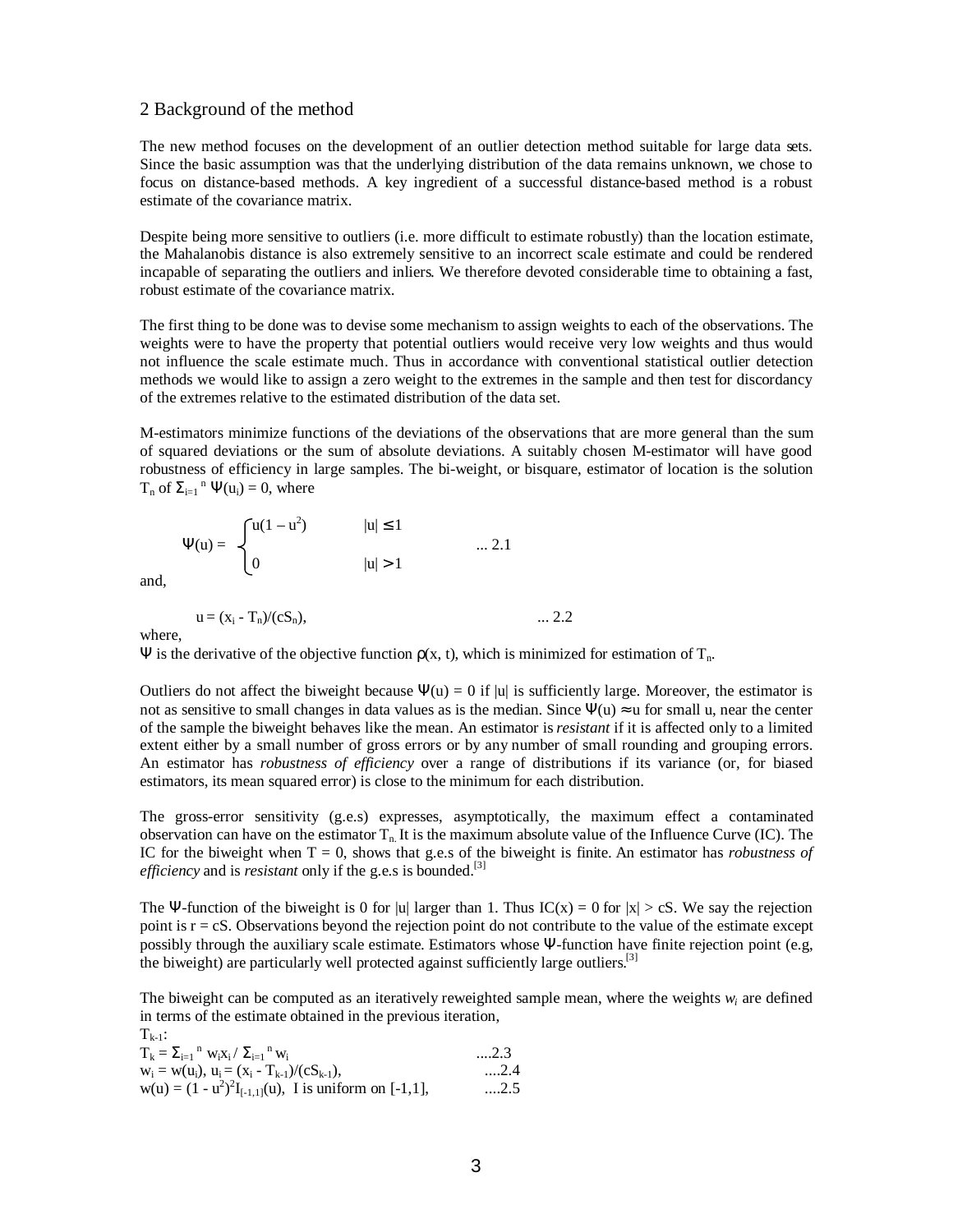where *c* is a "tuning constant" (usually in the range 4–6) and *S* is an estimate of scale (usually made to be unbiased if the  $x_i$ 's came from a Gaussian population). Beaton and Tukey (1974, pages 151–152) offered a rationale for the name *biweight*: "the 'bi-' referring to the outer exponent (whose value ensures continuity for both  $w(u)$  and  $w'(u)$ )." The biweight has been shown to be highly efficient in many diverse contexts, including robust analysis of variance, time series and even in control charts used to monitor product quality<sup>[4]</sup>.

### 3 The proposed method

The procedure starts by fitting Tukey's biweight function to each component (feature) separately, keeping record of the weights assigned to each data value. Let there be *n* observations and *p* components. Analyzing each component separately, weights were assigned to observations by the biweight function. Considering the *Median Absolute Deviation (MAD)* to be more robust than the conventional sample mean, we denote the univariate observations be  $x_1, ..., x_n$  with corresponding weights  $w_1, ..., w_n$ . Let  $\overline{x}_{bw}$  the location estimate, which we initially take to be the *median*, S a scale estimate based on the median absolute deviation from  $x_{bw}$ ,

$$
S = \text{median} \{ | x_i - \overline{x}_{bw} | \}; \qquad \dots 2.6
$$

and c a tuning constant. The weights w<sub>i</sub> are then iteratively calculated (until there is no difference in weight values) according to:

$$
w_{i} = \begin{cases} (1 - ((x_{i} - \overline{x}_{bw})/cS)^{2})^{2}, \text{ when } ((x_{i} - \overline{x}_{bw})/cS)^{2} < 1 \\ 0, \text{ otherwise.} \end{cases} \dots .2.7
$$
  
\n
$$
\overline{x}_{bw} = \sum^{n} w_{i}x_{i}/\sum^{n} w_{i}, i = 1, 2, ..., n \qquad \dots .2.8
$$
  
\nand S = median{ | x\_{i} - \overline{x}\_{bw} |}; \qquad \dots .2.9

Mosteller and Tukey recommended  $c = 6$  or  $c = 9$ ; The biweight has a higher efficiency at  $c = 9$  because less data is rejected, but better (i.e., lower) gross error sensitivity at  $c = 6$ .<sup>[3]</sup> Kafadar also conducted a study investigating the biweight's efficiency for different values of c, sample sizes and distributions and found that its efficiency increases with both sample size and tuning constant c at the Gaussian.

After fitting the biweight to each of the p components, we used the weights thus obtained to calculate a weighted mean and covariance matrix. For the covariance, we used the product of the weights for the different coordinates as follows:

| $m = \sum_{i=1}^n w_i x_i / \sum_{i=1}^n w_i$ ,                | $\dots 2.10$ |
|----------------------------------------------------------------|--------------|
| $C = (\sum_{i=1}^n w_i x_i' x_i) / (\sum_{i=1}^n w_i) - m'm$ , | $\dots 2.11$ |

where the subscript indicates the observation number  $(1, \ldots, n)$ , m is an  $[1 \times p]$  matrix and C is a  $[p \times p]$ matrix.

Investigation into the values of the estimated parameters revealed that most of the inliers (data points that are not outliers) received weights in the range [0.89, 0.99], so that their full contributions to the sample covariance were not counted. This was noteworthy because points near the tail of the primary distribution received reduced weights, yet their full weights were necessary for an accurate estimate. From equations 2.1 – 2.2 we find that,  $0<|u|<1$  and so is w(u). We needed a mapping from a continuous w(u) to a 0-1 step function that would give a 0 weight to the outliers so that their influence while calculating the location and scale estimates was not present. Empirical studies show that better outlier detection rate occurs for cut off values between 0.75 and 0.90. For each sample  $x_i$ , we assign weights  $w_{ij}$  for all of its j components and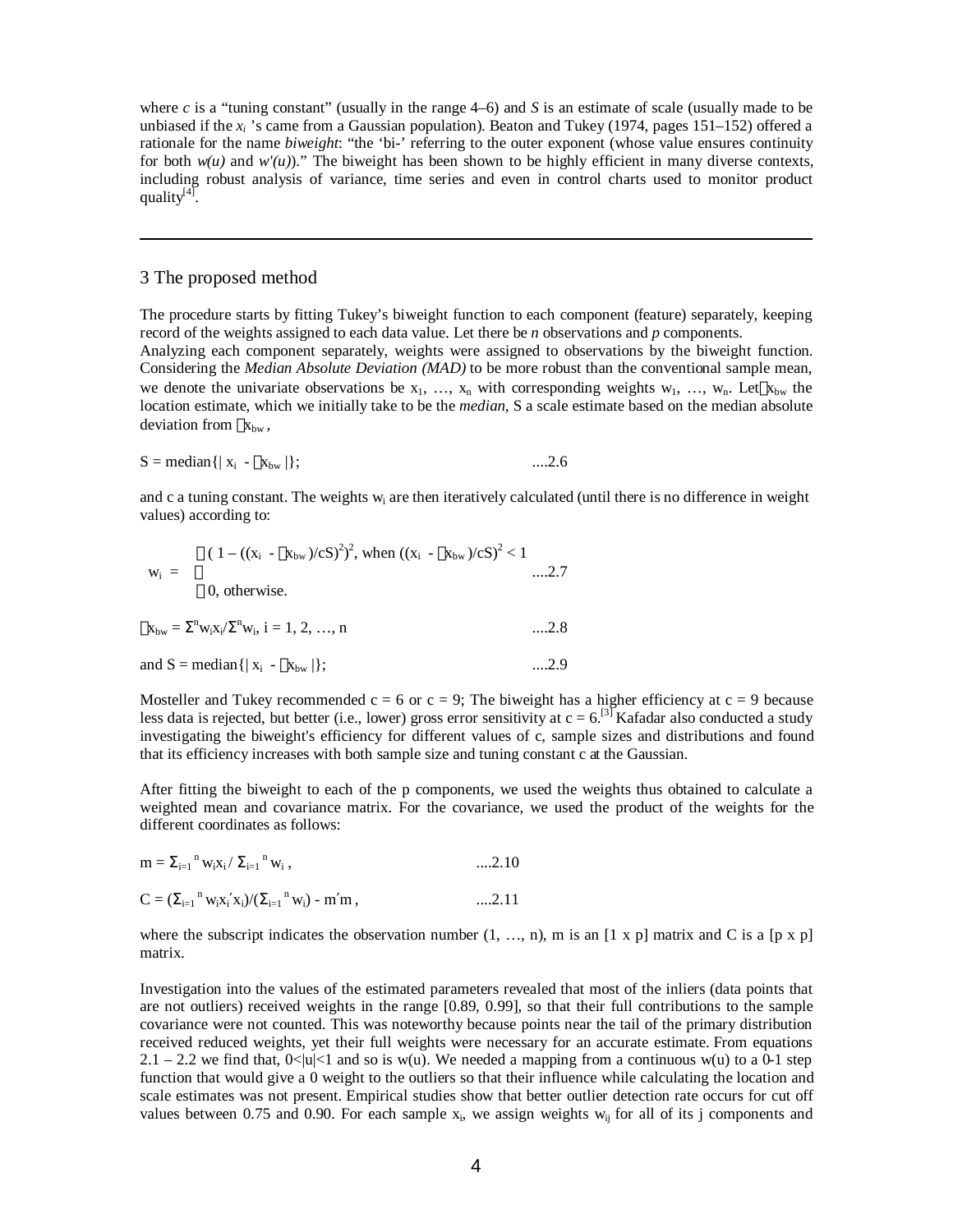select the minimum of them as a measure of the weight for the sample  $x_i$ . In practice, this can be done by calculating the weights of the first components of the entire sample and then moving onto the next component. This way we can reduce the space complexity for the weights to  $O(n)$ .

At this point, it is ambiguous as to what the Robust Mahalanobis Distances are that determines whether a data point is an outlier. If the data are normally distributed, the distribution of the Mahalanobis Distances will follow a  $\chi^2$  distribution. More studies in this regard have been presented by Hardin and Rocke<sup>[2]</sup>. Our assumption is that the data may follow any distribution not necessarily normal. We therefore attempt to estimate non-parametrically, the density curve of the Mahalanobis Distances using parzen windows and kernel estimators. The primary distribution of the data is described by a central peak, but we look for the rejection boundary where the density curve flattens and rises again to form small secondary peaks after the central peak. Multiple peaks of significant size could mean dense clusters in the data.

To calculate the sample density, we make use of the kernel density estimate of Silverman (1986)<sup>[5]</sup>. For robust Mahalanobis distances *RMDi*, the sample density at point *d*,  $f_n(d)$  is given by

$$
f_n(d) = (1/nh) \sum_{i=1}^n K((d - RMDi)/h) \qquad \qquad \dots 2.12
$$

where  $K$  is the kernel function and  $h$  the window width.  $K$  is commonly taken to be the normal density, which returns to zero fairly quickly and limits the effect of distant observations. To estimate the density at d, form a sequence of regions  $R_1, R_2, \ldots$ , containing d – such that, the first region is to be used with one sample, the second with two, and so on. We assume  $R_n$  is a p-dimensional hypercube and  $h_n$  be the length of an edge of the hypercube. Let  $V_n$  be the volume of  $R_n = h_n^d$ .  $k_n$  be the number of samples falling in  $R_n$ , and  $f_n(\mathbf{d})$  be the n<sup>th</sup> estimate of  $f(\mathbf{d})$ : then the probability of falling in the window is  $p_n = k_n/n$ . and the density estimated is  $f_n(d) = (k_n/n)/V_n$ 

Goal: to design a sequence of windows  $V_1, V_2, ..., V_n$  at point d, so that, as  $n \to \infty$ ,  $f_n(d) \to f(d)$ , where  $f(d)$ is the true density.

Conditions for the window design:

- § Lim<sub>n → ∝</sub> V<sub>n</sub> = 0, Increasing spatial resolution.
- § Lim<sub>n → ∝</sub> k<sub>n</sub> = ∝, Assuming  $p(x) \neq 0$  and large samples at each point.
- § Lim<sub>n → ∞</sub> k<sub>n</sub>/n = 0, k<sub>n</sub> grows in an order smaller than n.

Duda and  $\text{Hart}^{[7]}$  mention the use of Parzen window for non-parametric density estimate that we use here.

<u>Parzen window</u> considers V<sub>n</sub> as a function of n, e.g. V<sub>n</sub> =  $1/\sqrt{n}$ . Here focus is to shrink the size of V<sub>n</sub> It also considers a window function  $\varphi$ , such that,  $\varphi(u) = 0$  with  $\int_{\Omega} \varphi(u) du = 1$ , where  $\Omega$  is the domain of u for example: A Gaussian function  $\varphi(u) = (1/(2\pi)^d)e^{-(u^2)/2}$ .

For the Parzen window, we can estimate the density in the following way:  $\varphi((u-d_i)/h_n) = 1$  if  $d_i$  falls within the hypercube of volume  $V_n$  centered at d and is 0 otherwise. The number of samples falling in the hypercube is given by

$$
k_n = \sum_{i=1}^n \varphi((d-d_i)/h_n) \qquad \qquad \dots 2.13
$$

 $f_n(d) = 1/n\Sigma_{i=1}^n \varphi((d-d_i)/h_n)/V_n = (1/nh_n^p)\Sigma_{i=1}^n \varphi((d-d_i)/h_n)$  ....2.14 Substituting  $p = 1$  and  $\varphi = K$  and letting  $h_n = h$  (a constant), gives us equation 2.12.

Silverman  $(1978)^{[6]}$  discusses the amount of smoothing necessary when using the kernel method to estimate a probability density from independent identically distributed observations, by using the test graph method. For data containing outliers, Silverman (1986) recommends  $h = 0.9An^{-1/5}$ , where  $A = min\{\text{standard}\}$ deviation, interquartile range/1.34}. For computational purposes, Silverman (1982) presents a fast

method of calculating  $f_n(d)$  based on the Fast Fourier Transform. We have not implemented the FFT procedure but literature reveals significant savings in computational time using the FFT procedure from O(nm) to O(nlogn) where m denotes the number of divisions into which the maximum Mahalanobis Distance is divided which we assigned to be 100. Having chosen K to be the Gaussian kernel and h as discussed above, we next focus our attention on how to find out a suitable rejection boundary.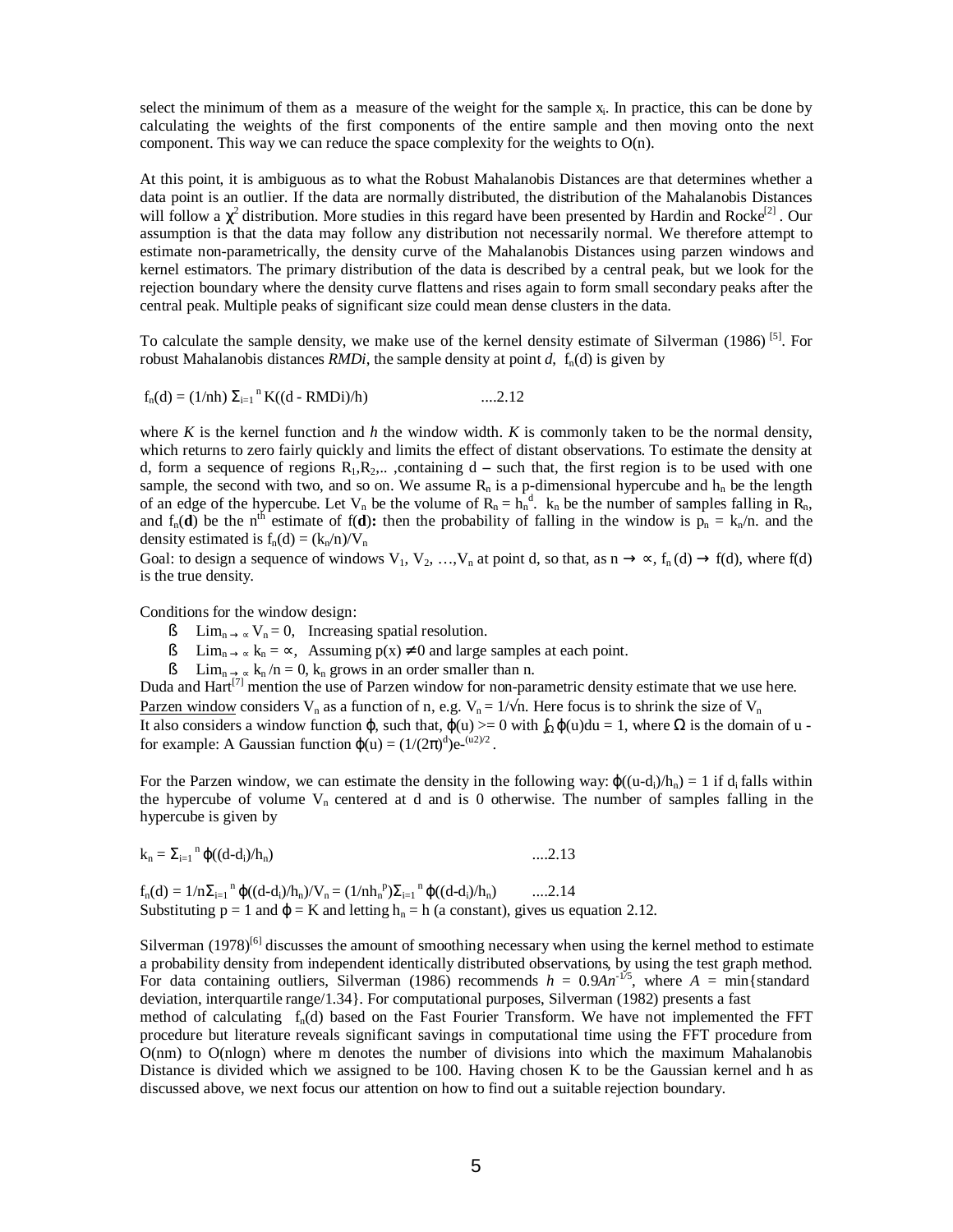It would not in general be a good idea to select the rejection point as the value at which the central peak returns to zero because it could taper down very gradually and return zero long after the main peak has ended. A better option would be to choose the rejection point as that value where the *slope* is sufficiently close to zero. We estimate the slope by first differences; In practice, the rejection line should be taken as the first data value where the slope enters a confidence interval containing zero (after the central peak has ended). Precise computation of an appropriate confidence interval requires knowledge of the distribution of the Mahalanobis distances, which is known only when employing the sample mean and covariance from normally distributed data.

We used a simple technique to obtain the rejection point. We find the index of the slope of the estimated density curve where the slope enters a confidence interval [–0.0001, 0.0001] after attaining the central peak i.e., the slope has a large negative value and increases towards zero. Find the value of Mahalanobis distance where this negative slope first enters a confidence interval containing zero. A good value for the half-length of this interval is 0.0001. Let the value of Mahalanobis distance where the slope is sufficiently close to zero (and also where the density is less than 0.3 of its maximum value), be called the rejection point. Finally, we classify all points as outliers that have robust Mahalanobis distance greater than this rejection point.

### 4 Algorithmic steps of the method

We summarize the preceding discussion by presenting this algorithm in steps (the order of computation follows each step in parentheses):

**(1)** Calculate the biweight weights for each data point using Tukey's biweight function, fitting each component separately. O(npt) [t is the number of iterations required for convergence of the weights for each individual component of all data points. Typically  $t \ll n$ .

**(2)** If an observation's weight is less than the cutoff value, reassign that weight to zero, otherwise let it be one. We select the minimum weight across each observation's components as the weight for the other *p* • *1* components too. O(np)

**(3)** Compute the weighted mean and covariance of all the observations, which amounts to the sample mean and covariance of those observations with weight equal to one.  $O(np + np^2)$ 

**(4)** Calculate a robust Mahalanobis distance for all n observations, using the mean and covariance matrix computed in the previous step.  $O(p^3 + n)$ 

**(5)** Calculate the density of these robust Mahalanobis distances, using Silverman's kernel density method using Parzen Windows and approximate the slope O(nm), where m denotes the number of divisions into which the maximum Mahalanobis Distance is divided. We assigned m to be 100. If we use Silverman's FFT method, the order of computation becomes  $O(n \log(n))$ .

**(6)** Determine the rejection point as that value of Mahalanobis distance where the slope following the main density peak first enters a confidence interval containing zero. O(n)

**(7)** All points are considered outliers if their robust Mahalanobis distances are larger than this rejection point. O(n)

## 5 Results on Simulated Data

We ran 100's of simulation on overlapped correlated data coming from a 10000 x 10 randomly chosen data belonging to Poisson distributions as follows:

The first component of the first 8000 observations was randomly generated from a Poisson distribution with  $\lambda = 12$ . The first component of the next 2000 observations was randomly generated from a Poisson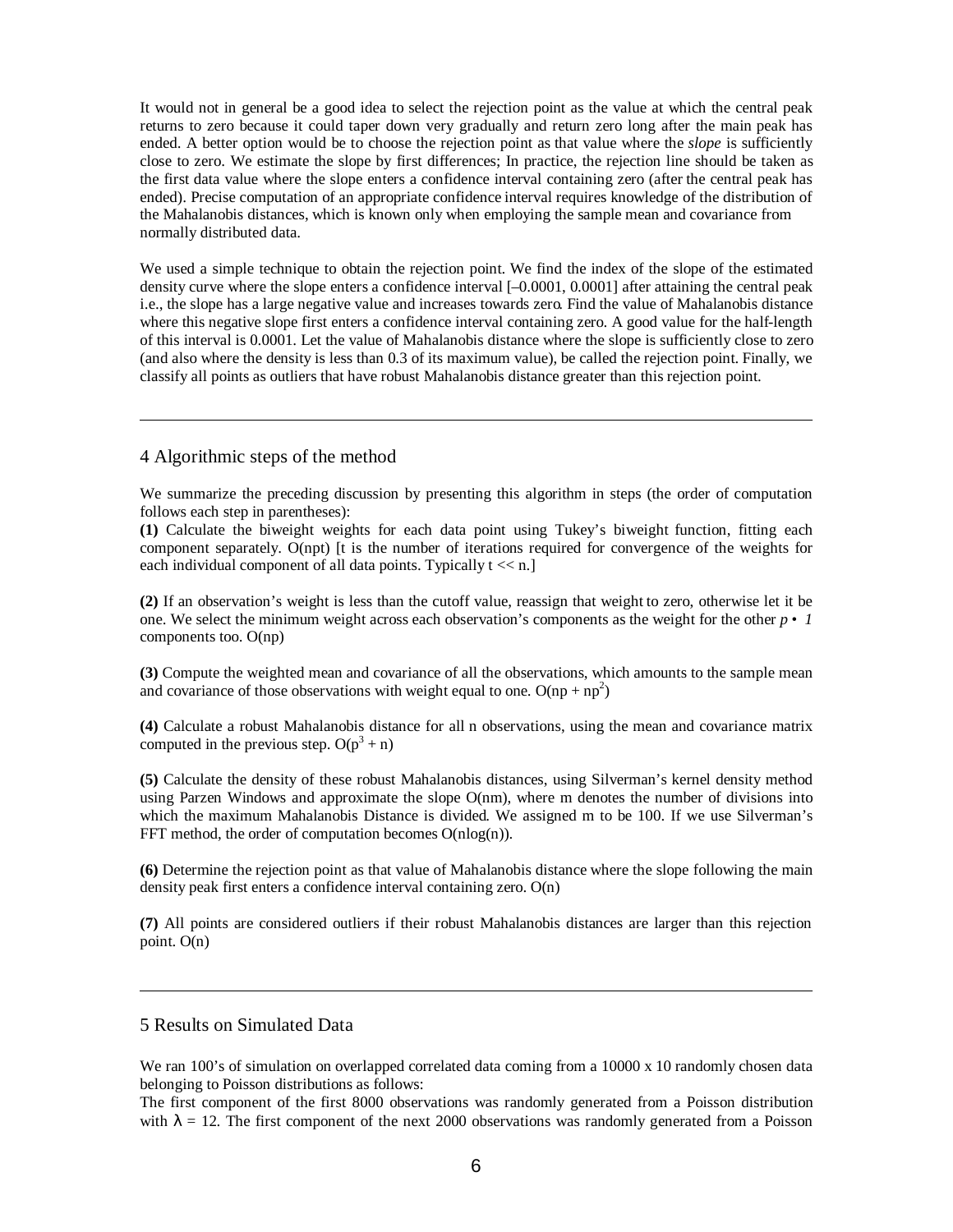distribution with  $\lambda = 42$ . Components 2-10 of the rest of the data were randomly generated from Poisson distribution with  $\lambda = 12$ . Finally, to all data was added a sample of size 10000 x 1 generated from a random Poisson distribution with  $\lambda = 12$ .

The robust Mahalanobis distances and the estimated density are shown below with bi-weight cut-off value of 0.97.

Ī

The percentage error is calculated to be:  $100 \times ($ #true outliers - #observed outliers $|$ )



#true outliers

Averaging the results of all simulations of datasets generated by this process for cutoff values 0.85, 0.90 and 0.97, we find the outlier error rates to be 17.85%, 18.2% and 9.25% respectively. Normally, the higher

cutoff value should result in lower outlier error rates. The graph to the right shows the outlier detection errors when the bi-weight cutoff value is varied from 0.5 to 0.99 in steps of 0.01. For this data set, a cut-off value of 0.97 yields the lowest outlier-detection error rates. Repeated trials have shown that for data coming from symmetrical distributions a cut-off value of 0.75 to 0.85 suffices to guarantee near perfect outlier detection.

Although for these highly overlapped data sets the algorithm looks less promising, however, it will be hard to detect even this amount of outliers efficiently using conventional statistical methods. Better success rates were obtained for synthetic data generated from symmetric



distributions contaminated with data generated from the same distribution but with parameters "slipped" for e.g., data from N(μ, V) contaminated with data from N(μ+**a**, V). With skewed and uncorrelated data belonging to asymmetric distributions where there is a clear separation between outliers and inliers, the algorithm detects outliers with almost 0% outlier error rates.

## 6 Conclusions and Future Directions

We consider this algorithm to be a success against the established statistical outlier detection methods where the underlying distribution of the data needs to be known. We believe that further necessary optimizations to this algorithm are necessary to accurately determine outliers. Although no algorithm is a solution for all data set scenarios for outlier detection, this algorithm dominated by the term  $\max\{O(np),\}$ O(nlogn)} is a sufficient improvement over combinatorial algorithms like the Minimum Covariance Determinant (MCD) or over methods that assume normally generated data where the Mahalanobis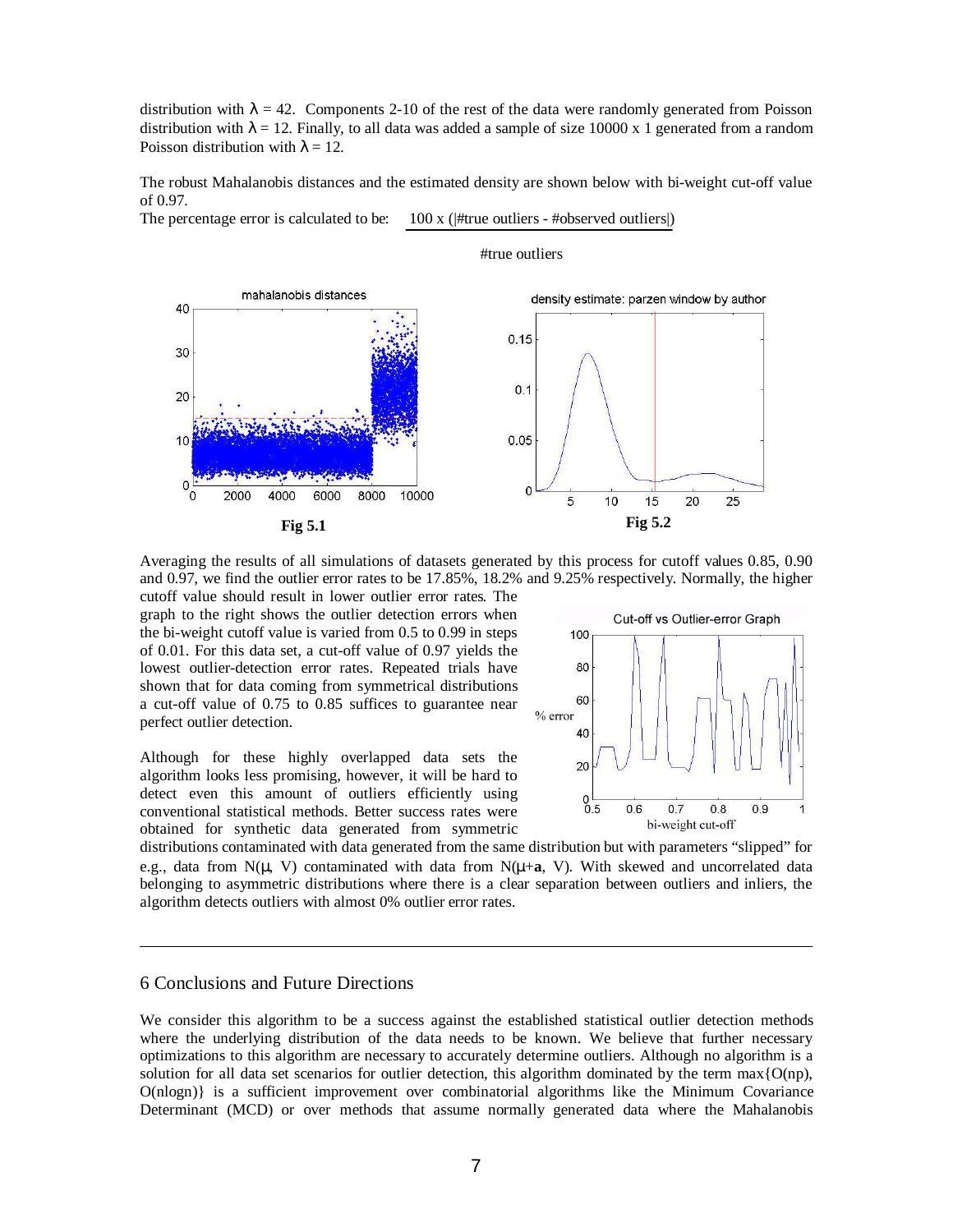distances follow  $\chi^2$ , F or Beta distributions. However, in cases where p is very large this method proves to be computationally expensive.

An interesting extension to this work leads to the question whether simultaneous outlier detection and a "good" clustering of the data is possible? In this case, only two possible clusters are generated – one is the outlier cluster and the other is the inlier cluster. One may say that several peaks of the density curve formed before the density curve lies in the confidence interval corresponding to the rejection point can represent distinct density clusters. For an illustration, we ran the above algorithm on an 800 x 2 dataset generated randomly from a uniform distribution with varying parameters to obtain 5 major classes of data and few outlying data. However, as in the figure, the 2 major peaks in the density curve do not represent the natural clustering of the data set. In addition, this algorithm does not model the case where data contain imprecise information, as does the popular fuzzy c-means clustering. The results of clustering and outlier detection (based on distance from cluster centers) by a variant of the popular fuzzy c-means algorithm in which the number of clusters is unknown (I am currently pursuing research in this direction where outliers are to be identified amongst data which represent uncertainty) is given in Fig 6.4 below.



In this case, both algorithms detected the same outliers but in general, the above statistical algorithm is computationally far more efficient since it requires very few iterations (2 to 4) during the fitting of the bisquare weights and that is the only iteration this algorithm ever uses. All clustering algorithms using the partitioning method use large number of iterations for the convergence of the solution that leads to the minimization of the respective objective functions and thus sacrificing efficiency. Moreover, a perfect or even "good" clustering is very difficult to achieve even for moderately sized data sets with overlapping and highly skewed data so that the method identifying outliers based on the distance from cluster centers becomes very error prone.

We considered another data set that poses very difficult challenges for all clustering techniques using partitioning by minimizing squared sum of errors. 1500 samples with two features were generated from a